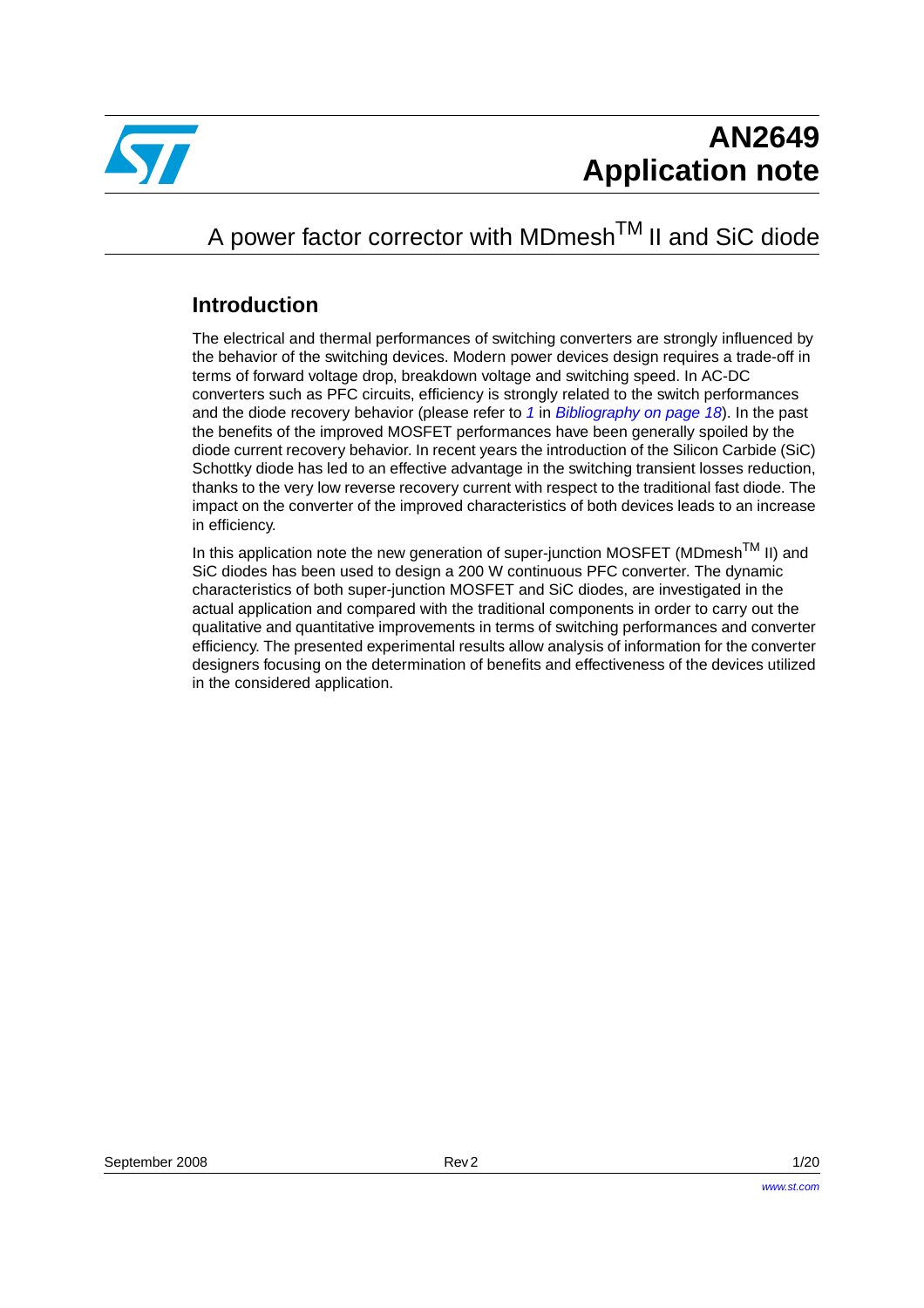## **Contents**

| $\overline{2}$          |  |
|-------------------------|--|
| $3^{\circ}$             |  |
| $\overline{\mathbf{4}}$ |  |
| 5 <sup>5</sup>          |  |
| $6\overline{6}$         |  |

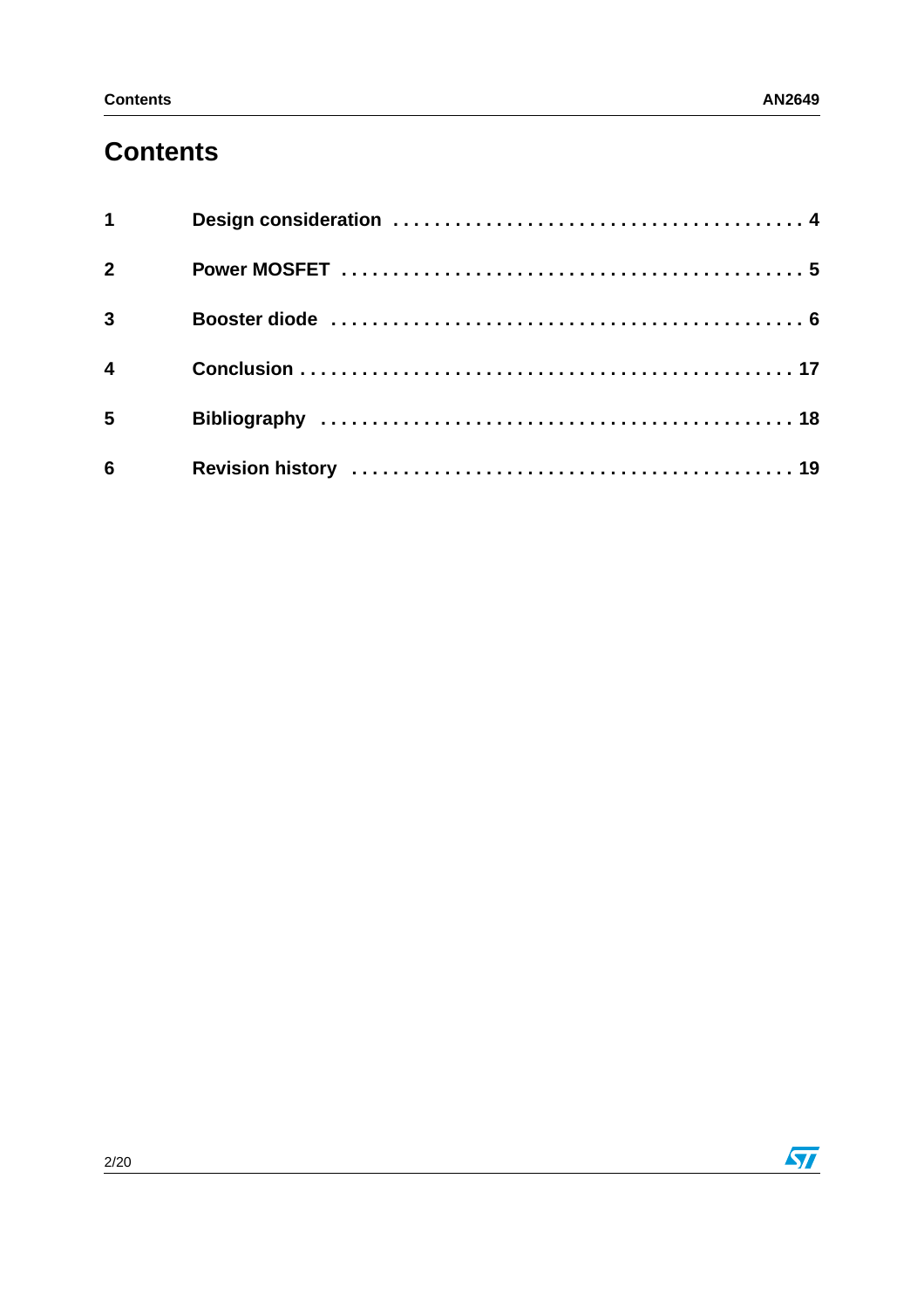# **List of figures**

| Figure 1.  |                                                                                                                                       |  |
|------------|---------------------------------------------------------------------------------------------------------------------------------------|--|
| Figure 2.  |                                                                                                                                       |  |
| Figure 3.  |                                                                                                                                       |  |
| Figure 4.  | Turn-on switch (with SiC diode) - Vin = 88 Vac $\ldots \ldots \ldots \ldots \ldots \ldots \ldots \ldots \ldots \ldots \ldots$         |  |
| Figure 5.  |                                                                                                                                       |  |
| Figure 6.  |                                                                                                                                       |  |
| Figure 7.  |                                                                                                                                       |  |
| Figure 8.  | Turn-off switch (with SiC diode) - Vin = 88 Vac $\ldots \ldots \ldots \ldots \ldots \ldots \ldots \ldots \ldots \ldots \ldots \ldots$ |  |
| Figure 9.  |                                                                                                                                       |  |
| Figure 10. |                                                                                                                                       |  |
| Figure 11. |                                                                                                                                       |  |
| Figure 12. |                                                                                                                                       |  |
| Figure 13. |                                                                                                                                       |  |
| Figure 14. |                                                                                                                                       |  |
| Figure 15. |                                                                                                                                       |  |
| Figure 16. | Turn-off switch (with SiC diode) - Vin = 88 Vac $\ldots \ldots \ldots \ldots \ldots \ldots \ldots \ldots \ldots \ldots \ldots$        |  |
| Figure 17. |                                                                                                                                       |  |
| Figure 18. |                                                                                                                                       |  |
| Figure 19. |                                                                                                                                       |  |
| Figure 20. |                                                                                                                                       |  |
| Figure 21. |                                                                                                                                       |  |
| Figure 22. |                                                                                                                                       |  |
| Figure 23. |                                                                                                                                       |  |
| Figure 24. |                                                                                                                                       |  |
| Figure 25. |                                                                                                                                       |  |
| Figure 26. |                                                                                                                                       |  |
| Figure 27. |                                                                                                                                       |  |
| Figure 28. |                                                                                                                                       |  |
|            |                                                                                                                                       |  |

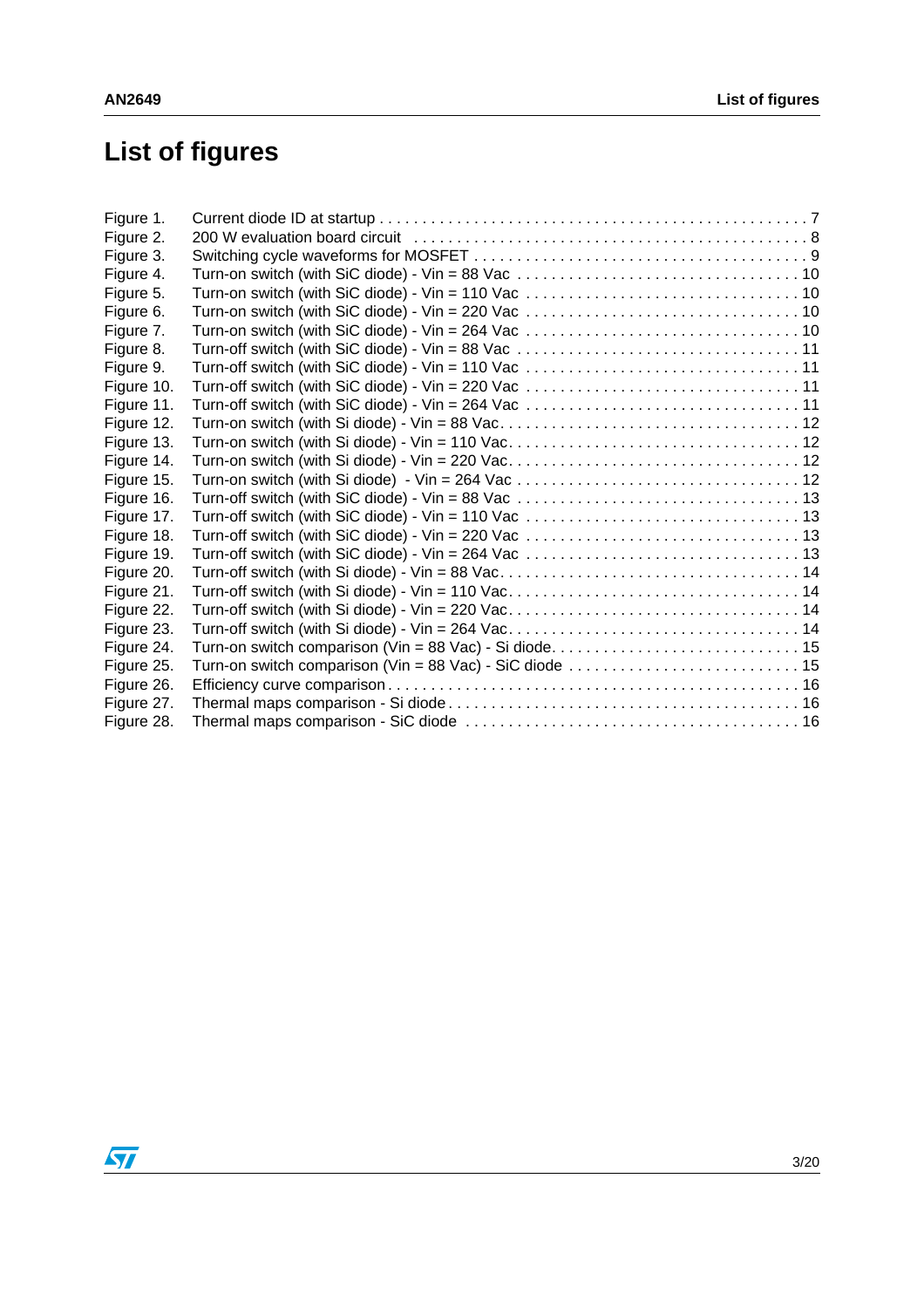## <span id="page-3-0"></span>**1 Design consideration**

The following PFC design example is referred to as an experimental board, used for demonstration purposes as described in AN628 (please refer to *[2](#page-17-2)* in *[Bibliography on](#page-17-1)  [page 18](#page-17-1)*). The design target specifications are:

- $\bullet$  UNIVERSAL AC input supply voltage Vin<sub>rms</sub> = 88 V to 264 V
- DC output regulated voltage  $VO = 400 V$
- Rated output power  $PO = 200 W$
- Full-load output ripple  $\triangle$ Vout-ripple =  $± 8$  V
- Maximum overvoltage value ∆Vout = 50 V
- Switching frequency  $f_{SW}$  = 100 kHz
- Maximum Inductor current ripple ∆IL = 35% of ILrms
- Worst-condition efficiency (at minimum input voltage)  $\eta = 90\%$

The guidelines for controller design (L4981A) and power component selection can be found in AN628 (please refer to *[2](#page-17-2)* in *[Bibliography on page 18](#page-17-1)*). In the next section instead we will discuss the choice of the power MOSFET and boost diode.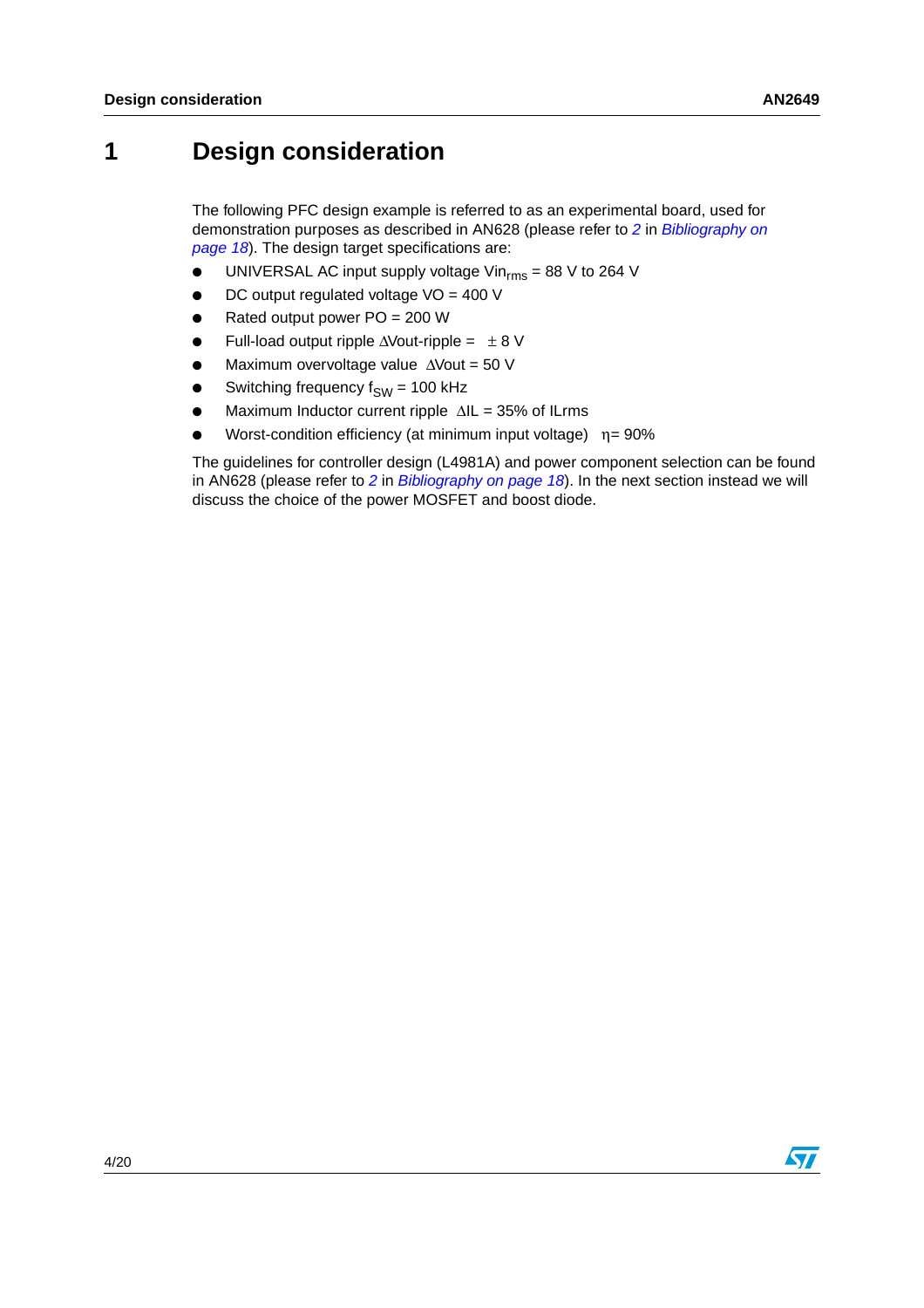### <span id="page-4-0"></span>**2 Power MOSFET**

Since the MOSFET device has to sustain a minimum blocking voltage value of 500 V ( $V_{DSS}$  =  $V_{out}$  + VOUT - ripple +  $V_{out}$ ), then the most important parameter for the selection is the  $R_{DS(on)}$  for its relation with the power dissipation.

The device STP12NM50N with its 500 V BV<sub>DSS</sub> and the  $R_{DS(on)}(R_{DS(on)max} = 0.38$  at  $T= 25 \degree C$ ), is the best choice for the application. The losses at turn-on depend on the selected boost diode and on the choice of the RG chosen to reduce the di/dt and therefore the levels of EMI of the converter. As described in AN628 (please refer to *[2](#page-17-2)*) a gate resistance of 15  $\Omega$  has been selected for turn-on, while a diode is used for a fast turn-off.

The maximum "on state" power dissipation evaluated at the minimum input mains voltage is:

#### **Equation 1**

$$
P_{ON-MAX} = I^2_{Qrmsmax} \cdot R_{on-max} = (2.15)^2 \cdot 0.38 = 1.76 W
$$

The switching (on  $+$  off) losses can be estimated as:

#### **Equation 2**

$$
\mathsf{P}_{\mathsf{SW}} \,=\, \mathsf{P}_{\mathsf{crossover}} + \mathsf{P}_{\mathsf{REC}} = \,t_{cr} \cdot V_{\mathsf{out}} \cdot f_{\mathsf{sw}} \cdot I_{\mathsf{rms}} + \mathsf{P}_{\mathsf{REC}}
$$

where, P<sub>crossover</sub> are the switching losses due to the crossover time of the power MOSFET while  $P_{REC}$  is the contribution due to the diode recovery.

In general  $P_{\text{REC}}$  depends on the di/dt value of the current MOSFET at turn-on (and this depends on the RG value selected and the intrinsic capacitance of the MOSFET) because this di/dt sets the value of  $I_{RM}$  on the boost diode recovery current. To take into account the boost diode recovery effect, for the silicon diode, an easy approach is to compute two times the current value (at turn-on). This means that  $P_{SW}$  is 1.5 times the  $P_{crossover}$  value, (see AN628), but for the SiC diode we can suppose (thanks to superior switching performances) that the  $P_{REC}$  value is negligible.

#### <span id="page-4-1"></span>**Equation 3**

$$
P_{SW} = (15 \text{ns} \cdot 400 \text{V} \cdot 100 \text{kHz} \cdot 2.15 \text{A}) = 1.3 \text{W}
$$

The capacitive losses at turn-on to be added are:

#### <span id="page-4-2"></span>**Equation 4**

$$
P_{\text{capacitive}} \approx \frac{10}{3} \cdot C_{\text{OSS}} \cdot V^{1.5}_{\text{out}} \cdot f_{\text{sw}} = \frac{10}{3} \cdot 230 \text{pF} \cdot (400)^{1.5} \cdot 100 \text{kHz} = 0.6 \text{ W}
$$

where  $C_{\text{oss}}$  is the drain capacitance at  $V_{\text{DS}}$ = 25 V.

To reduce the switching losses at turn-off, a RCD snubber is used and in order to keep the junction temperature at a safe level at worst case condition, low-line input voltage (88 V) and full load (200 W), a small heatsink is used.

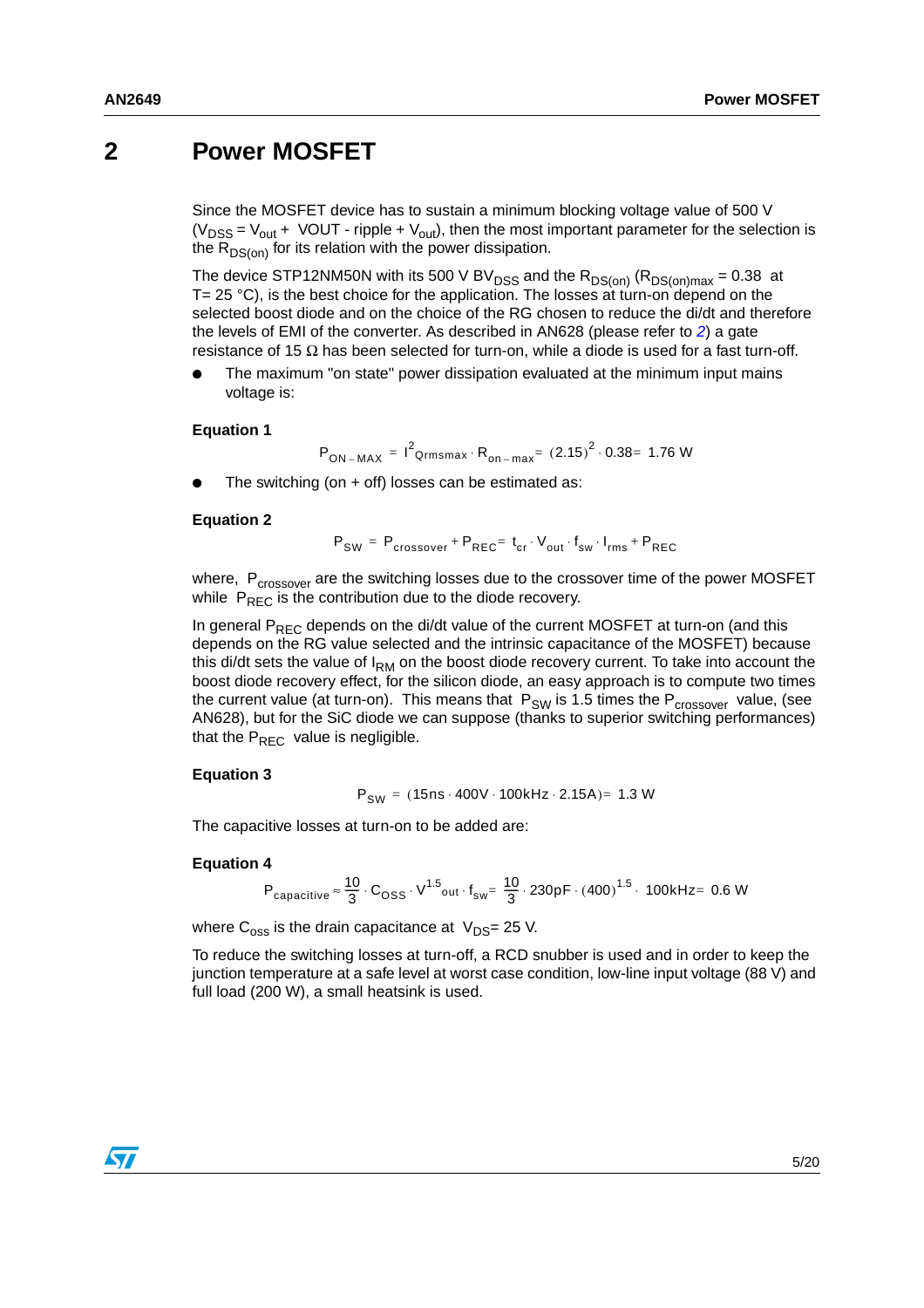### <span id="page-5-0"></span>**3 Booster diode**

The booster diode is selected to withstand the output voltage and current. Moreover, it has to be as fast as possible in order to reduce the power switch losses (please refer to *[3](#page-17-3)* in *[Bibliography on page 18](#page-17-1)*). The STPSC806D (600 V/8 A) SiC diode matches these specifications and is especially suitable for this application. This part offers the best solution for the continuous current mode operation due to its very fast recovery time, 15 ns typical. The diode power losses can be split in two contributions: conduction losses and switching losses.

The conduction losses can be estimated by:

#### **Equation 5**

$$
P_{Don} = V_{to} \cdot I_{out} + R_d \cdot I^2_{Drms}
$$

with

#### **Equation 6**

$$
I_{\text{Drms}} = \frac{P_{\text{out}}}{V_{\text{lpk}}} \sqrt{\frac{16 \cdot V_{\text{lpk}}}{3 \cdot \pi \cdot V_{\text{out}}}}
$$

The switching losses are:

#### **Equation 7**

$$
\mathsf{P}_{\mathsf{sw}} \,=\, \mathsf{V}_{\mathsf{out}} \cdot \mathsf{Qrr} \cdot \mathsf{f}_{\mathsf{SW}}
$$

where

- $V_{to}$  = threshold voltage
- $R_d$  = differential resistance
- $V_{\text{lnk}}$  = line voltage peak value
- $V_{\text{out}}$  = DC output voltage
- I<sub>Drms</sub>= RMS value of diode current
- Qrr= total inverse recovery charge of diode

At low-line input voltage the conduction losses are bigger with respect to the case of highline voltage while the switching losses are always negligible due to the small value of Qrr for every value of di/dt of current imposed by the MOSFET (at turn-on). The last instance is not true for the silicon diode, because Qrr is bigger and greatly depends on the di/dt value.

Furthermore the silicon diode performance are temperature-dependent (Vf, recovery current, etc.), while the SiC diode has the same behavior also for high temperature (please refer to *[1](#page-17-0)* in *[Bibliography on page 18](#page-17-1)*). In the worst case:

#### **Equation 8**

$$
P_{Don} = V_{to} \cdot I_{out} + R_d \cdot I^2_{Drms} = 0.9V \cdot 0.5A + 0.065 \Omega \cdot 1.28^2 A^2 = 0.55 W
$$

#### **Equation 9**

 $P_{\text{SM}} \equiv 0 \text{ W}$ 

Another important parameter to take into account for the choice of boost diode is the  $I_{FSM}$ value. At startup the output capacitor sinks much current (it is discharged) and the boost

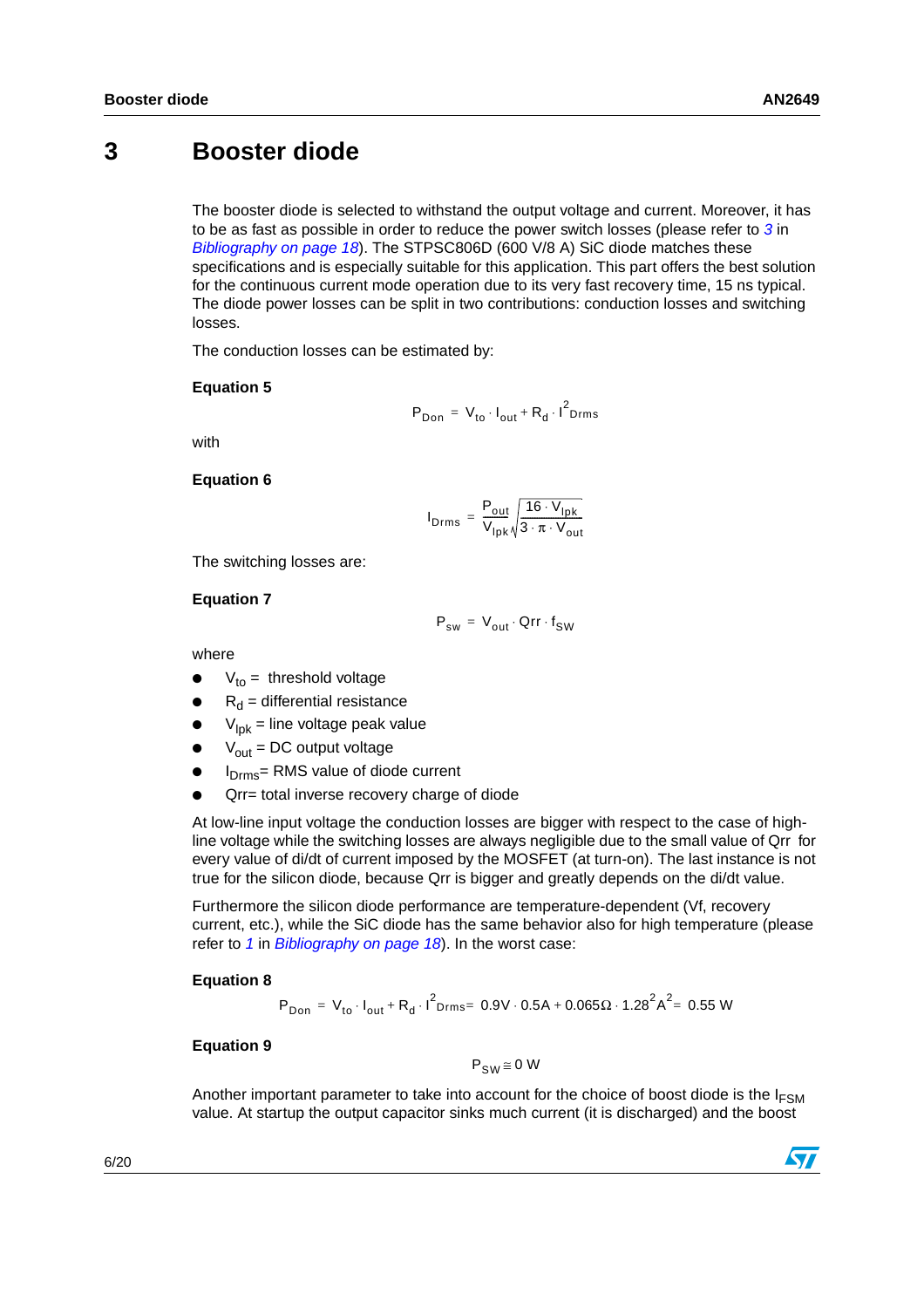diode must conduct high peak level current. In this application at startup, the max peak current in the diode is about 40 A, therefore, a bypass diode must be used, (1N5406 standard diode low cost), with a high  $I_{FSM}$  value, because the SiC's  $I_{FSM}$  value guaranteed in the datasheet is 30 A.



<span id="page-6-0"></span>**Figure 1. Current diode ID at startup**

The other components have been designed with the criteria already described in other application notes and their values are given in the schematic (*[Figure 2](#page-7-0)*).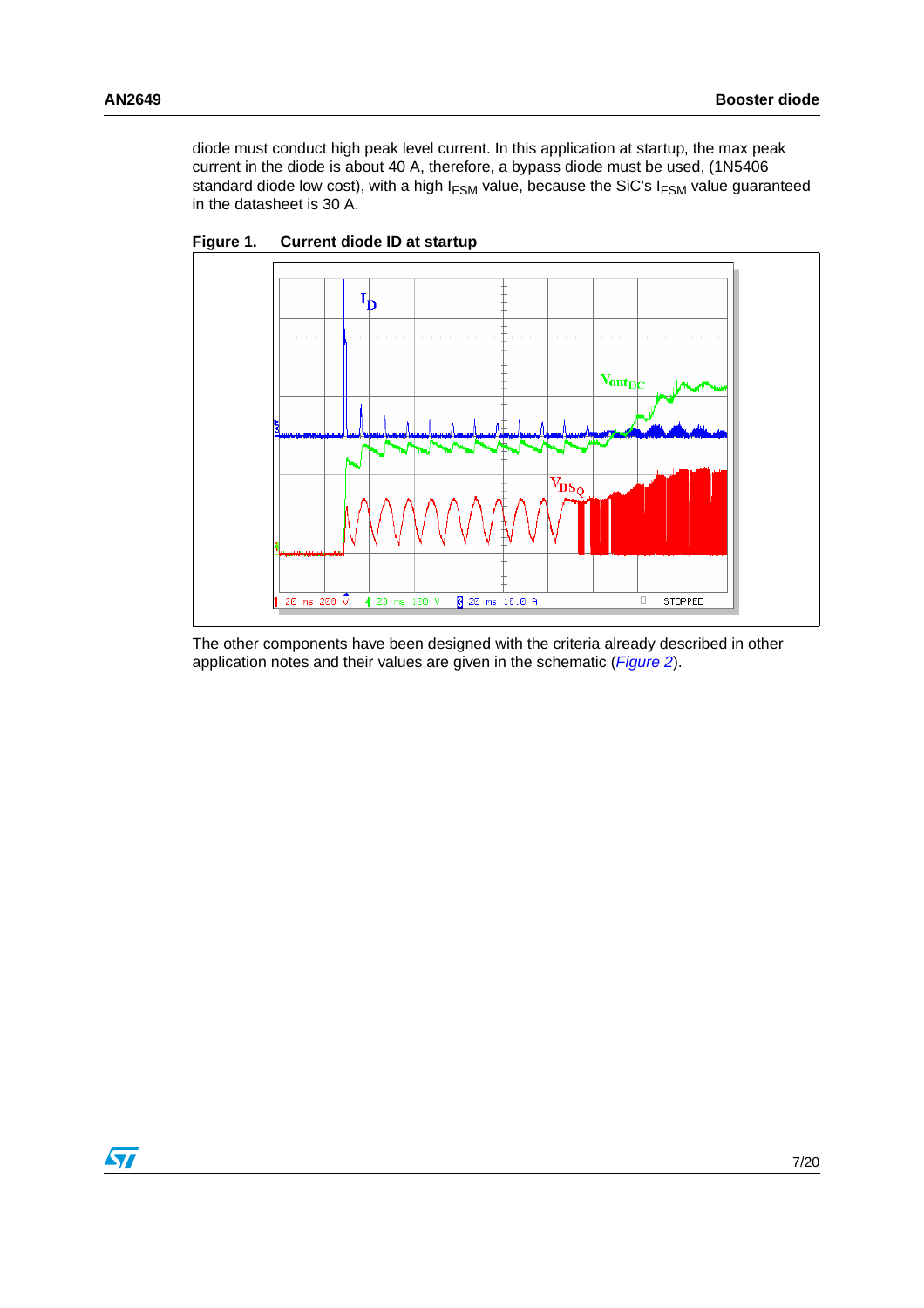

<span id="page-7-0"></span>**Figure 2. 200 W evaluation board circuit** 

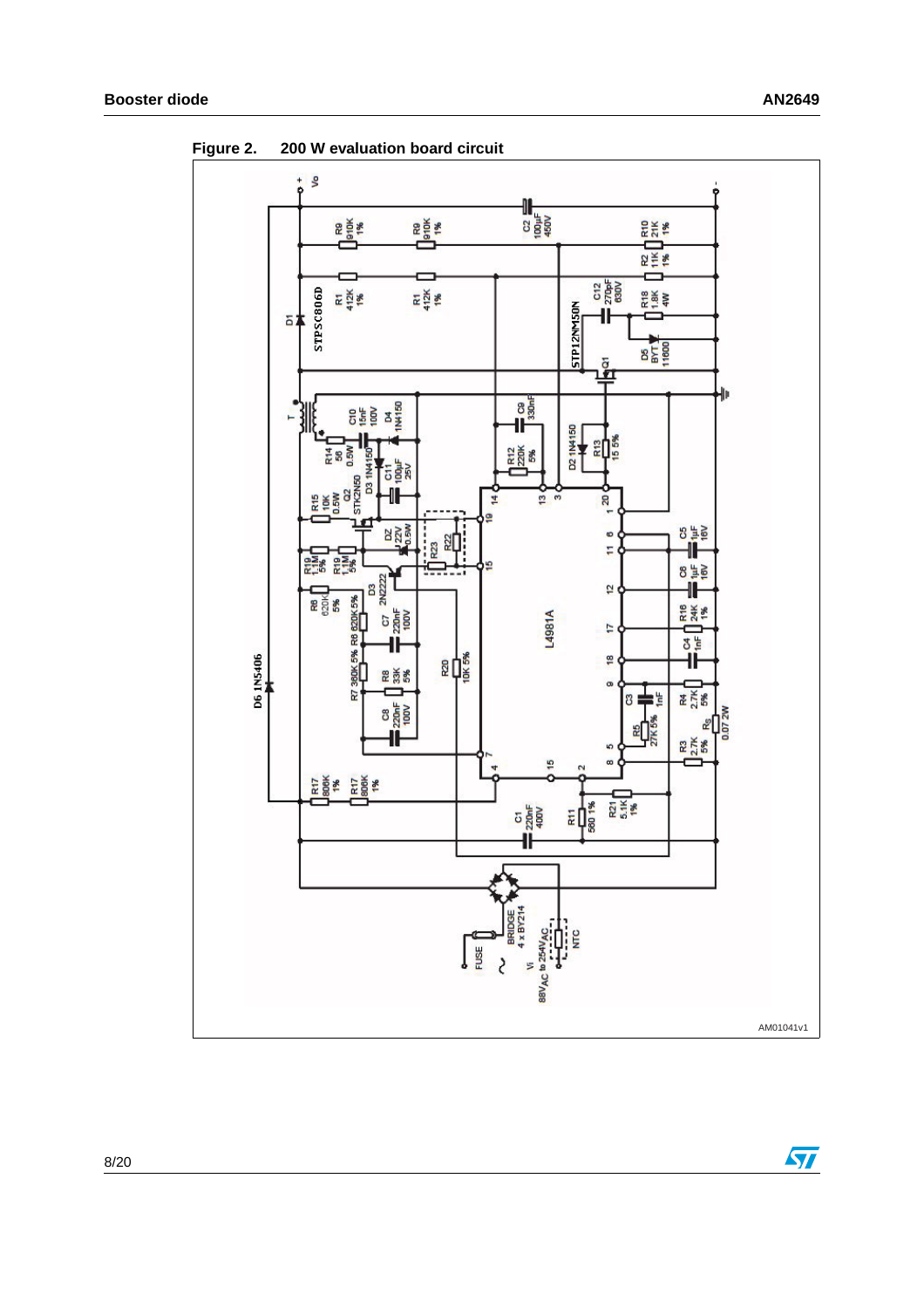In *[Figure 3](#page-8-0)* a switching cycle of the MOSFET device is reported, while in *[Figure 4](#page-9-0)*, *[5](#page-9-1)*, *[6](#page-9-2)*, *[7](#page-9-3)* and *[Figure 8](#page-10-0)*, *[9](#page-10-1)*, *[10](#page-10-2)* and *[11](#page-10-3)* are showed the turn-on and the turn-off MOS waveform for several input voltage and in full load condition (400 V/ 0.5 A).



<span id="page-8-0"></span>**Figure 3. Switching cycle waveforms for MOSFET**

In the *[Table 1](#page-8-1)* are reported the energy loss at turn-on and turn-off versus Vin.

| ັ<br>ັ    |          |           |  |  |  |
|-----------|----------|-----------|--|--|--|
| Vin [Vac] | Eon [uJ] | Eoff [uJ] |  |  |  |
| 88        | 14.1     | 6.3       |  |  |  |
| 110       | 12       | 6         |  |  |  |
| 220       | У        | 6         |  |  |  |
| 264       | У        | 5.9       |  |  |  |

### <span id="page-8-1"></span>**Table 1. MOSFET energy losses using SiC diode**

We observe that the value of switching losses in the worst case (Vin=88 Vac) is very close with the value estimated in the design procedure equal to the sum of (*[Equation 3](#page-4-1)*) and (*[Equation 4](#page-4-2)*):

#### **Equation 10**

 $P_{SW} = (Eon + Eoff) \cdot fsw = (14.1 + 6.3)uJ \cdot 100kHz = 2.04 W$ 

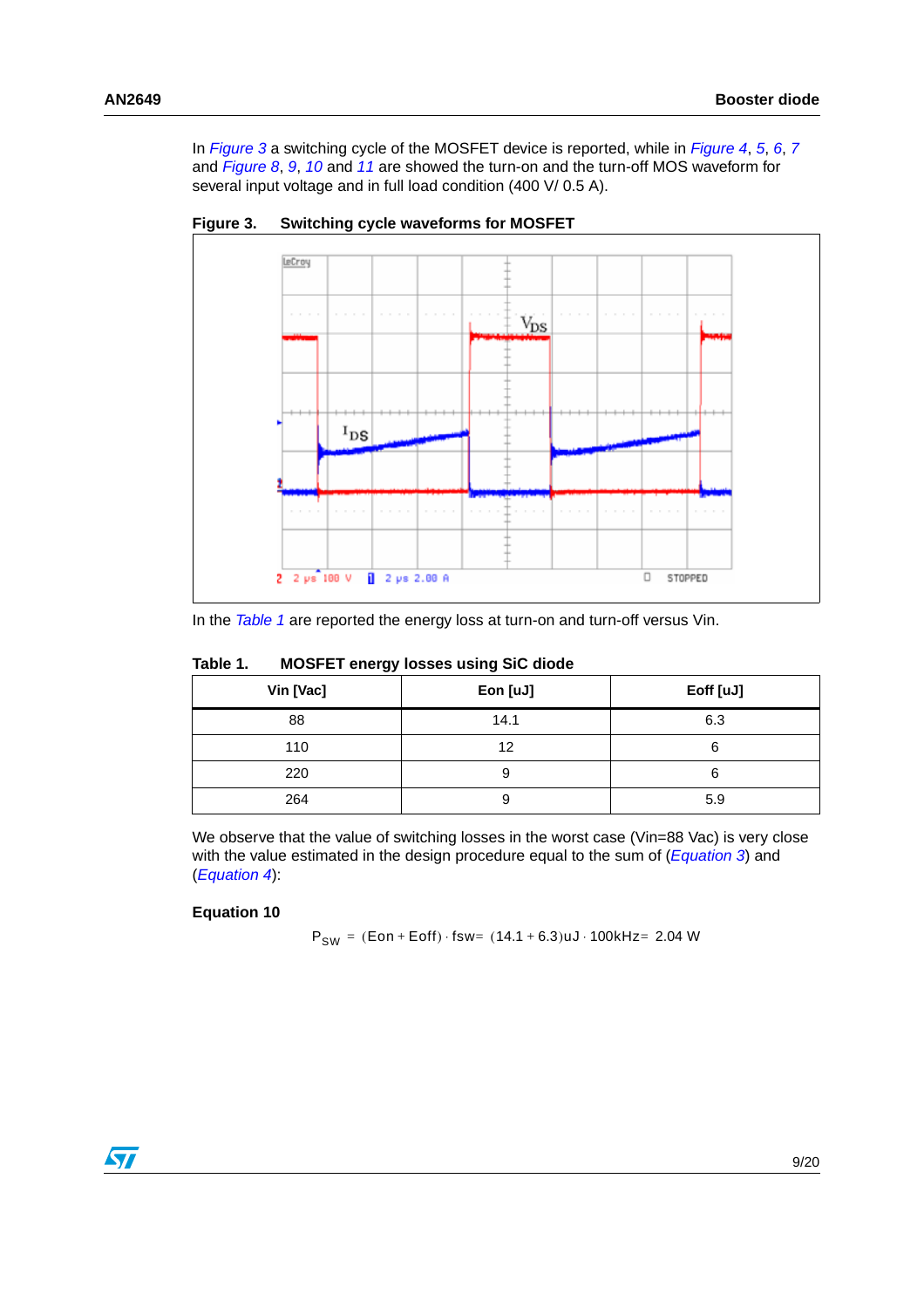<span id="page-9-0"></span>

<span id="page-9-2"></span>**Figure 6. Turn-on switch (with SiC diode) - Vin = 220 Vac**

<span id="page-9-3"></span><span id="page-9-1"></span>



The di/dt value at turn-on measured in the application, due to the Rg value selected is 450 A/µs.

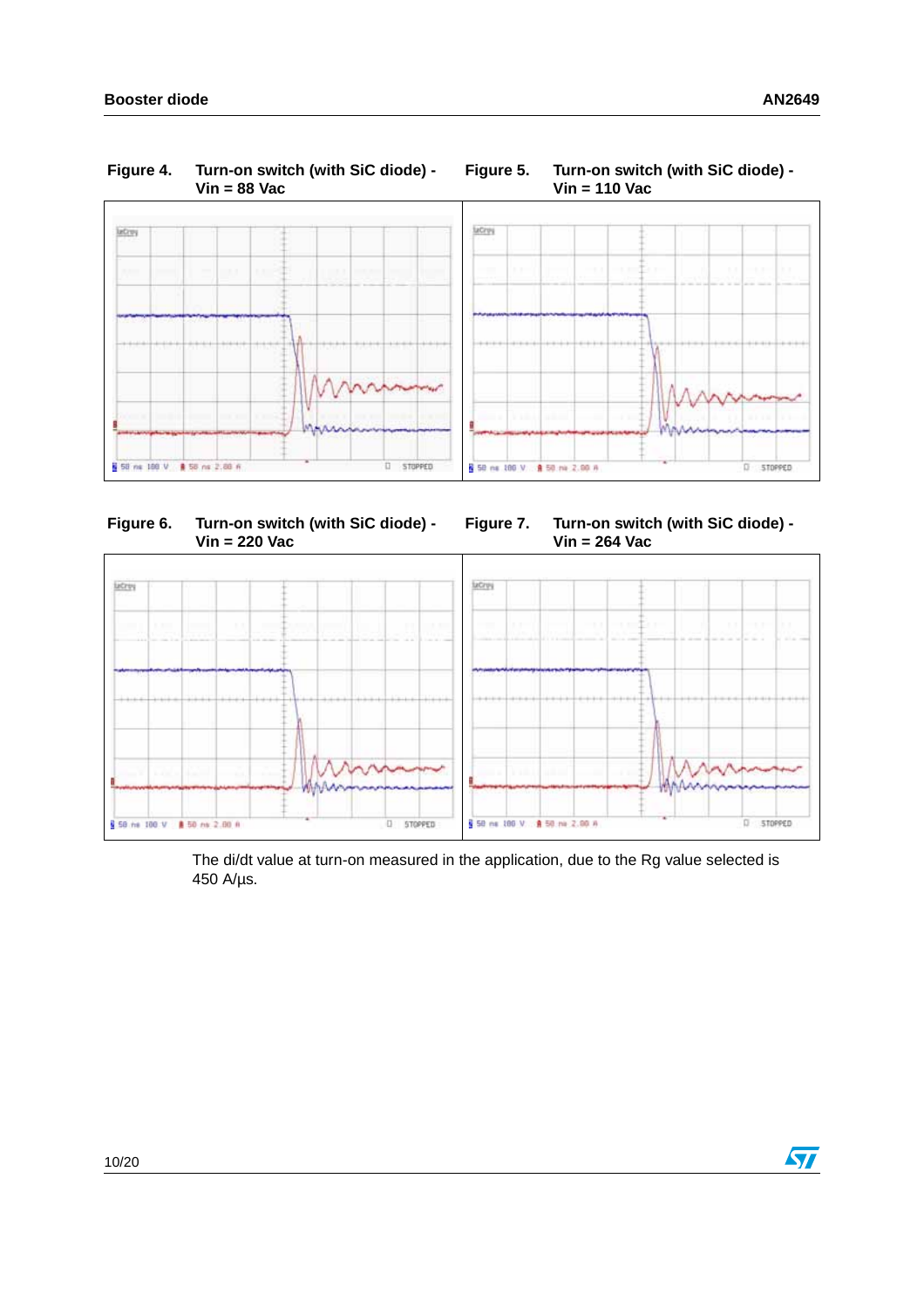<span id="page-10-0"></span>

<span id="page-10-2"></span>**Figure 10. Turn-off switch (with SiC diode) - Vin = 220 Vac**

<span id="page-10-3"></span><span id="page-10-1"></span>**Figure 11. Turn-off switch (with SiC diode) - Vin = 264 Vac**



For comparison purposes, the same measurements are performed using a fast silicon diode used in this application (STTA506D, as described in AN628) as the boost diode instead of SiC. *[Figure 12](#page-11-0)*, *[13](#page-11-1)*, *[14](#page-11-2)*, *[15](#page-11-3)* and *[Figure 16](#page-12-0)*, *[17](#page-12-1)*, *[18](#page-12-2)*, *[19](#page-12-3)* show the turn-on and the turn-off MOS waveform for several input voltages and in full-load condition (400 V/0.5 A).

 $\sqrt{27}$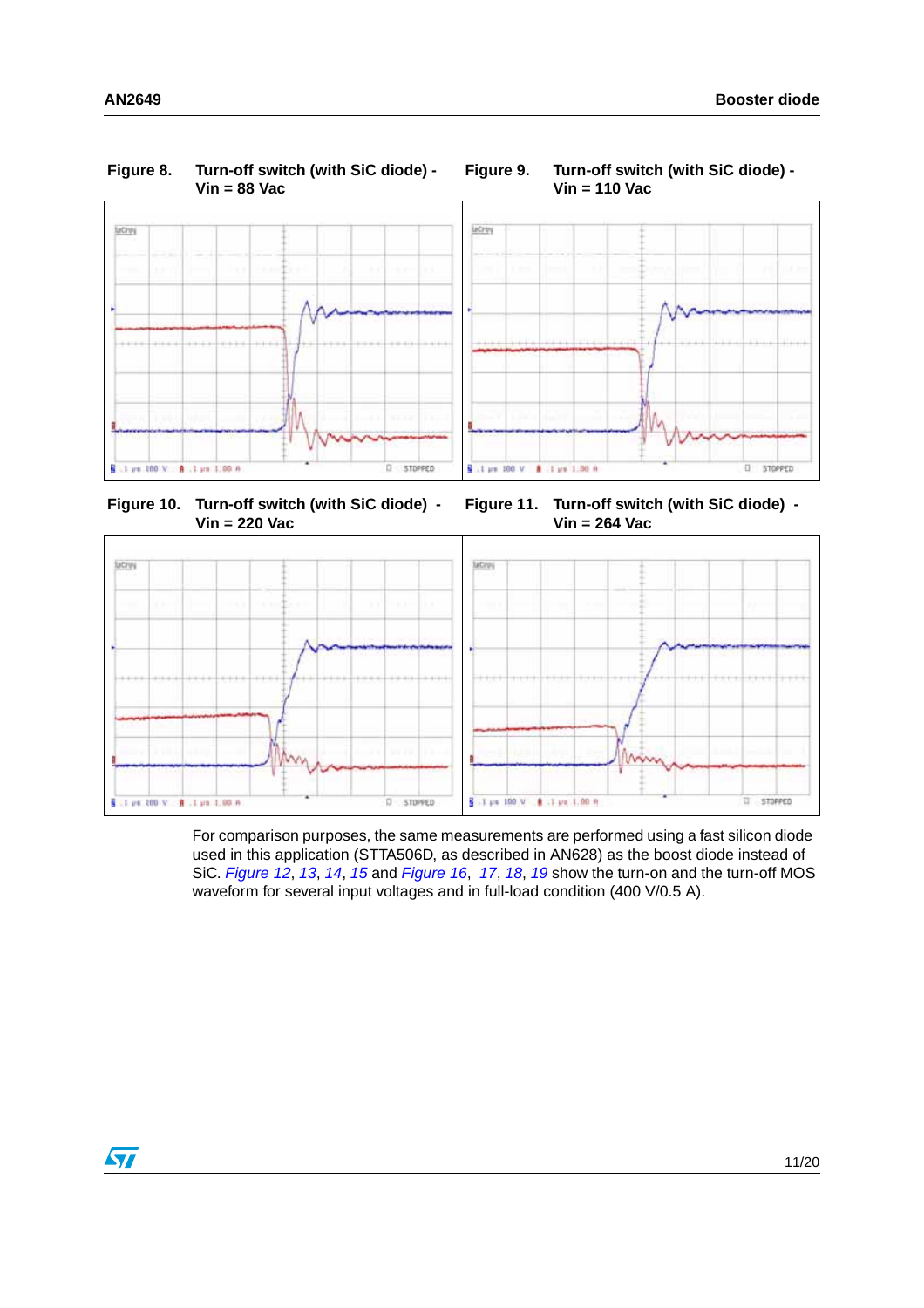<span id="page-11-0"></span>**Figure 12. Turn-on switch (with Si diode) - Vin = 88 Vac**



#### <span id="page-11-1"></span>**Figure 13. Turn-on switch (with Si diode) - Vin = 110 Vac**



<span id="page-11-2"></span>**Figure 14. Turn-on switch (with Si diode) - Vin = 220 Vac**

<span id="page-11-3"></span>**Figure 15. Turn-on switch (with Si diode) - Vin = 264 Vac**

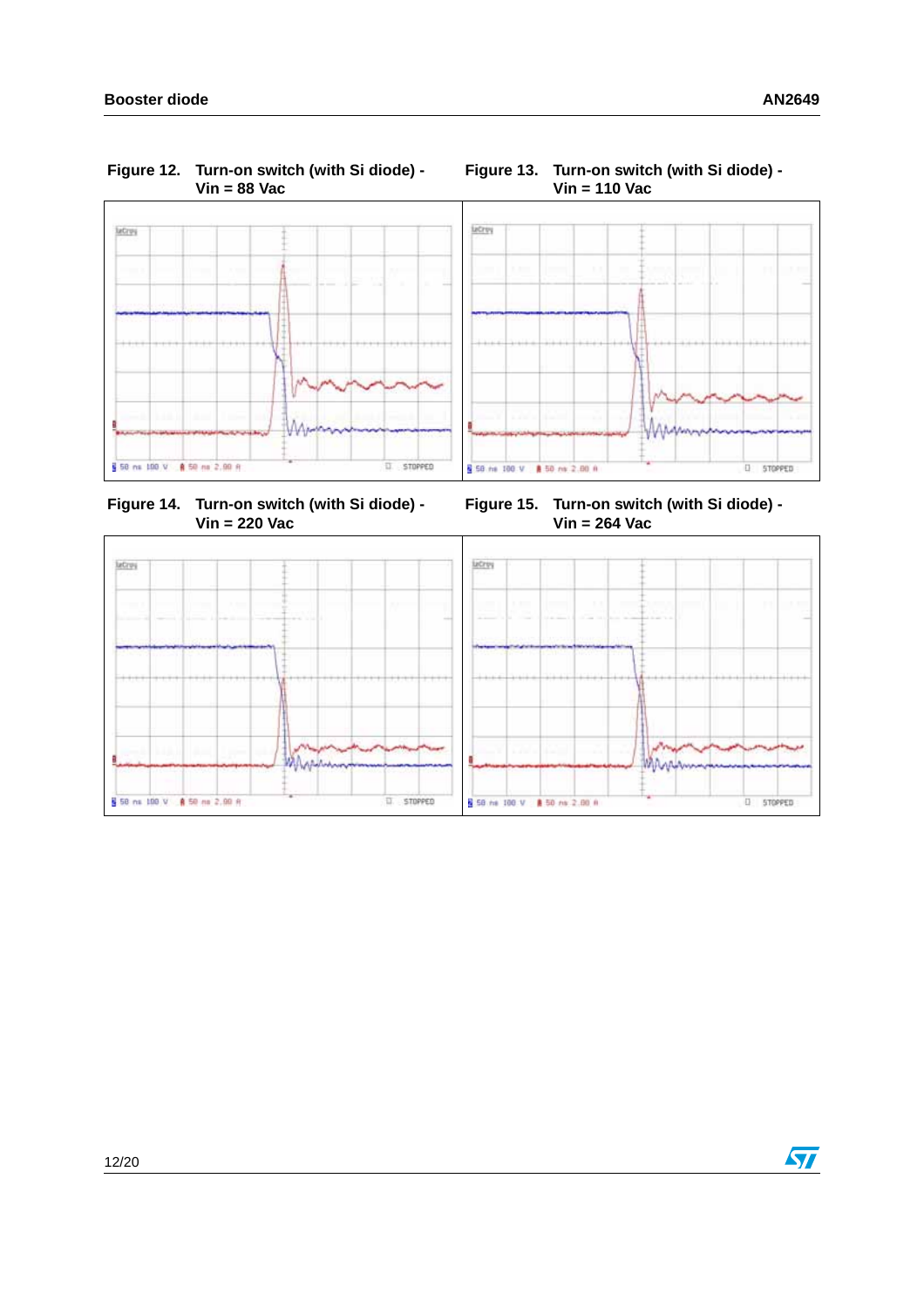#### <span id="page-12-0"></span>**Figure 16. Turn-off switch (with SiC diode) - Vin = 88 Vac**



<span id="page-12-1"></span>**Figure 17. Turn-off switch (with SiC diode) - Vin = 110 Vac**



<span id="page-12-2"></span>**Figure 18. Turn-off switch (with SiC diode) - Vin = 220 Vac**

<span id="page-12-3"></span>**Figure 19. Turn-off switch (with SiC diode) - Vin = 264 Vac**





### <span id="page-12-4"></span>**Table 2. MOSFET energy losses using Si diode**

| Vin [Vac] | Eon [uJ] | Eoff [uJ] |
|-----------|----------|-----------|
| 88        | 37.3     | 4.7       |
| 110       | 26.7     | 4.6       |
| 220       | 12.82    | 5.1       |
| 264       | 13.77    | 5.3       |

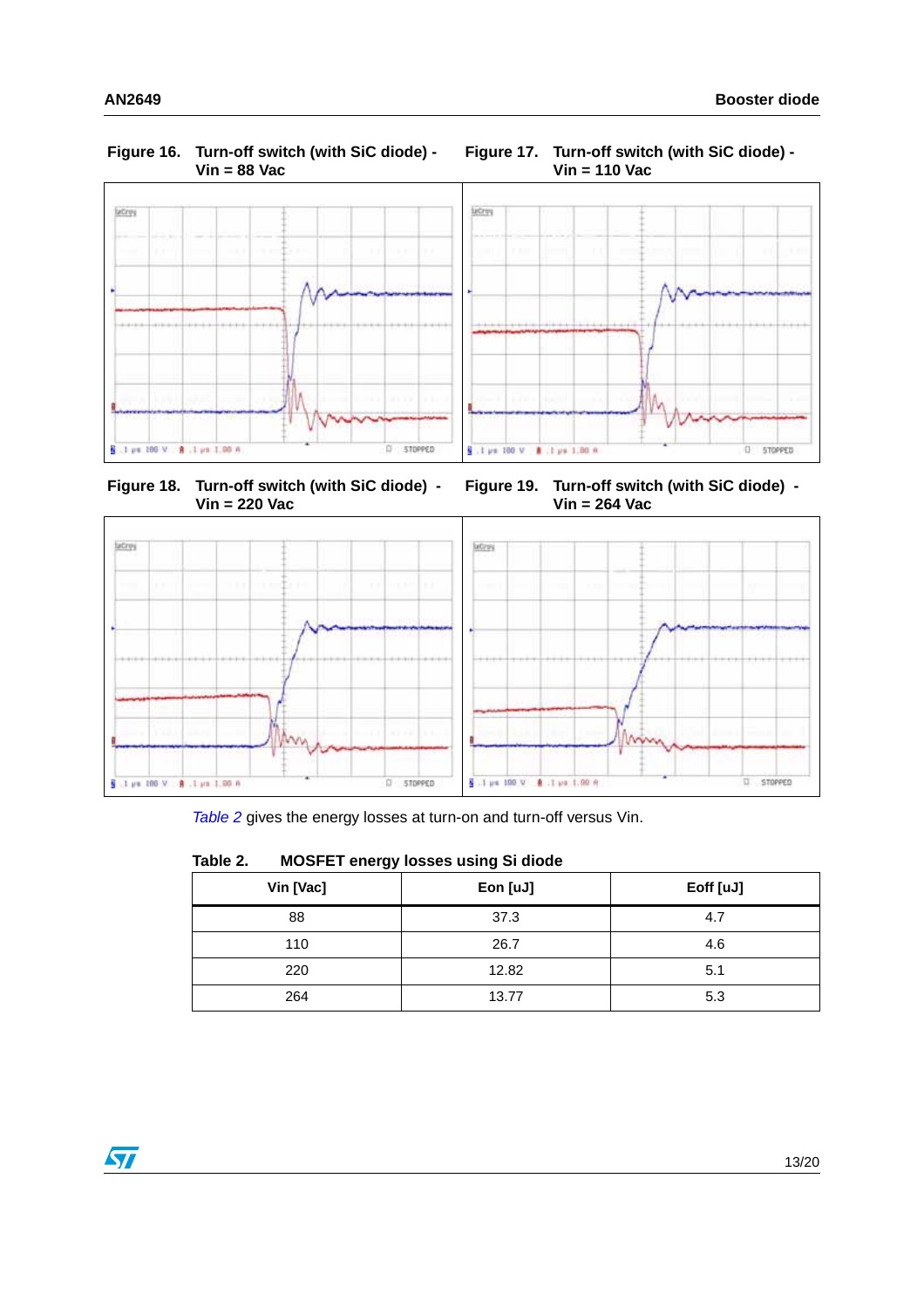<span id="page-13-0"></span>

#### <span id="page-13-1"></span>**Figure 21. Turn-off switch (with Si diode) - Vin = 110 Vac**



<span id="page-13-2"></span>**Figure 22. Turn-off switch (with Si diode) - Vin = 220 Vac**

<span id="page-13-3"></span>**Figure 23. Turn-off switch (with Si diode) - Vin = 264 Vac**



The turn-on switching of the MOSFET is strongly influenced by the diode recovery so the SiC diode leads to a reduction of the turn-on losses of the switch. The turn-on switching waveforms for the silicon diode case highlight the current peak at turn-on as shown in *[Figure 24](#page-14-0)*. In *[Figure 25](#page-14-1)* this is evident as the SiC diode allows a strong reduction of the current peak.

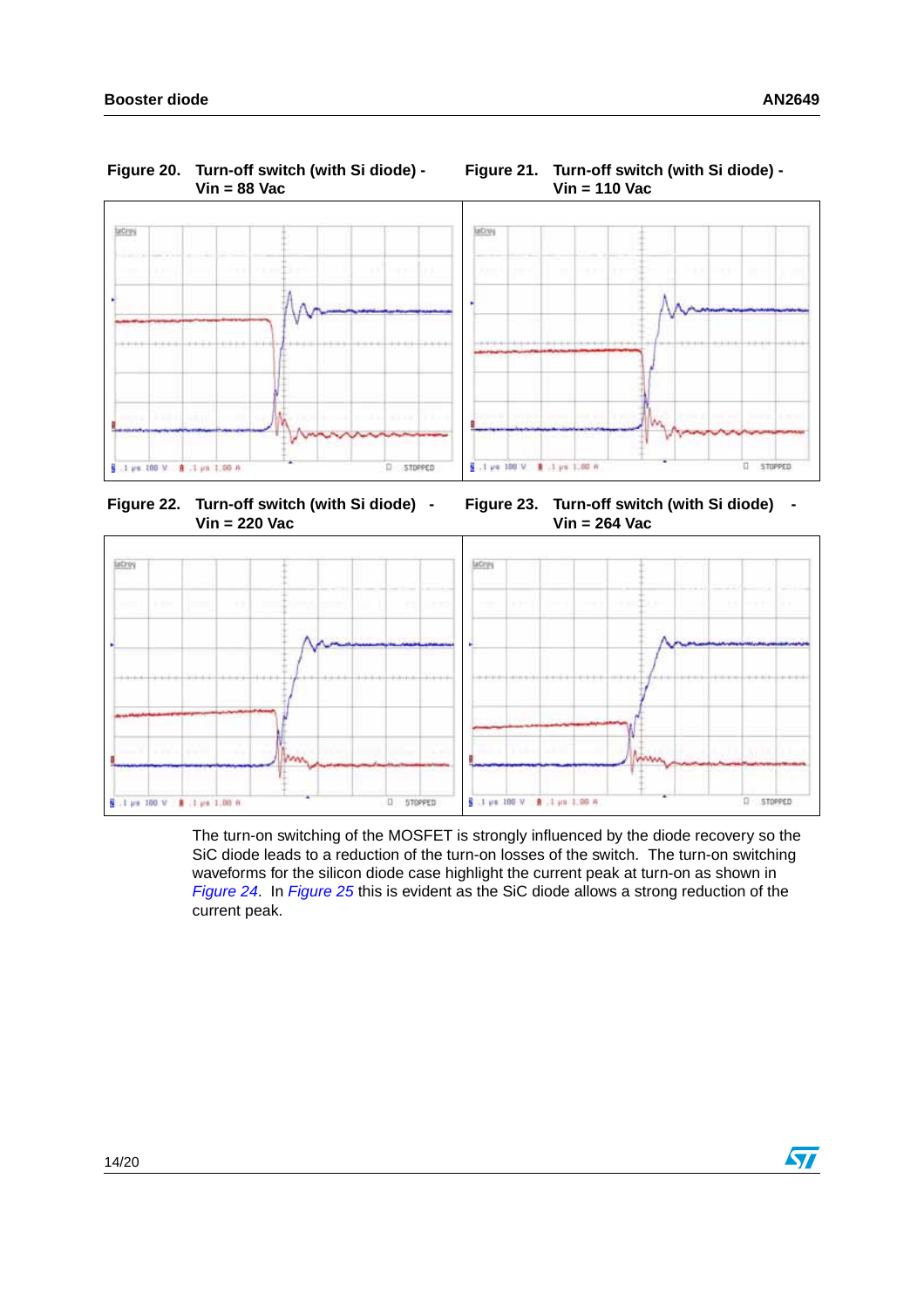<span id="page-14-1"></span>

<span id="page-14-0"></span>

The impact of the different device choices in the PFC converter performances has been investigated at different values of the input voltage. The PFC demonstration board performance has been evaluated, testing the following parameters: PF (power factor), THD (percentage of current total harmonic distortion), η efficiency). Furthermore a thermal analysis has been conducted. The experimental results are summarized in *[Table 3](#page-14-2)* and *[4](#page-14-3)*, where it is possible to compare the converter performances of the two cases of study.

| <b>MD2 and SiC diode</b> |                      |                      |                     |                  |       |       |
|--------------------------|----------------------|----------------------|---------------------|------------------|-------|-------|
| $V_{in}$ [ $V_{AC}$ ]    | $V_{\text{out}}$ [V] | $I_{\text{out}}$ [A] | $P_{\text{in}}$ [W] | THD <sub>%</sub> | PF    | η [%] |
| 88                       | 391.81               | 0.506                | 215.2               | 3.4              | 0.999 | 92.21 |
| 110                      | 392.77               | 0.508                | 213.5               | 1.8              |       | 93.45 |
| 220                      | 394.67               | 0.510                | 211.5               | 3                | 0.998 | 95.16 |
| 264                      | 394.96               | 0.510                | 210.4               | 4.3              | 0.997 | 95.73 |

<span id="page-14-2"></span>**Table 3. Experimental measurements results of the PFC converter with SiC diode**

<span id="page-14-3"></span>

| Table 4. | Experimental measurements results of the PFC converter with fast |
|----------|------------------------------------------------------------------|
|          | silicon diode                                                    |

| <b>MD2 and Si diode</b> |                      |                      |                     |                  |       |       |
|-------------------------|----------------------|----------------------|---------------------|------------------|-------|-------|
| $V_{in}$ [ $V_{AC}$ ]   | $V_{\text{out}}$ [V] | $I_{\text{out}}$ [A] | $P_{\text{in}}$ [W] | THD <sub>%</sub> | РF    | η [%] |
| 88                      | 396.51               | 0.512                | 224.5               | 3.7              | 0.999 | 90.42 |
| 110                     | 398.26               | 0513                 | 221.8               | 1.2              |       | 92.23 |
| 220                     | 401.74               | 0.516                | 219.1               | 2.3              | 0.998 | 94.76 |
| 264                     | 402.21               | 0.517                | 218.5               | 3.9              | 0.997 | 95.31 |

*[Figure 26](#page-15-0)* compares the efficiency curve versus Vin for the two cases. At high-line input voltage the difference of efficiency is smaller because the switching losses in the silicon

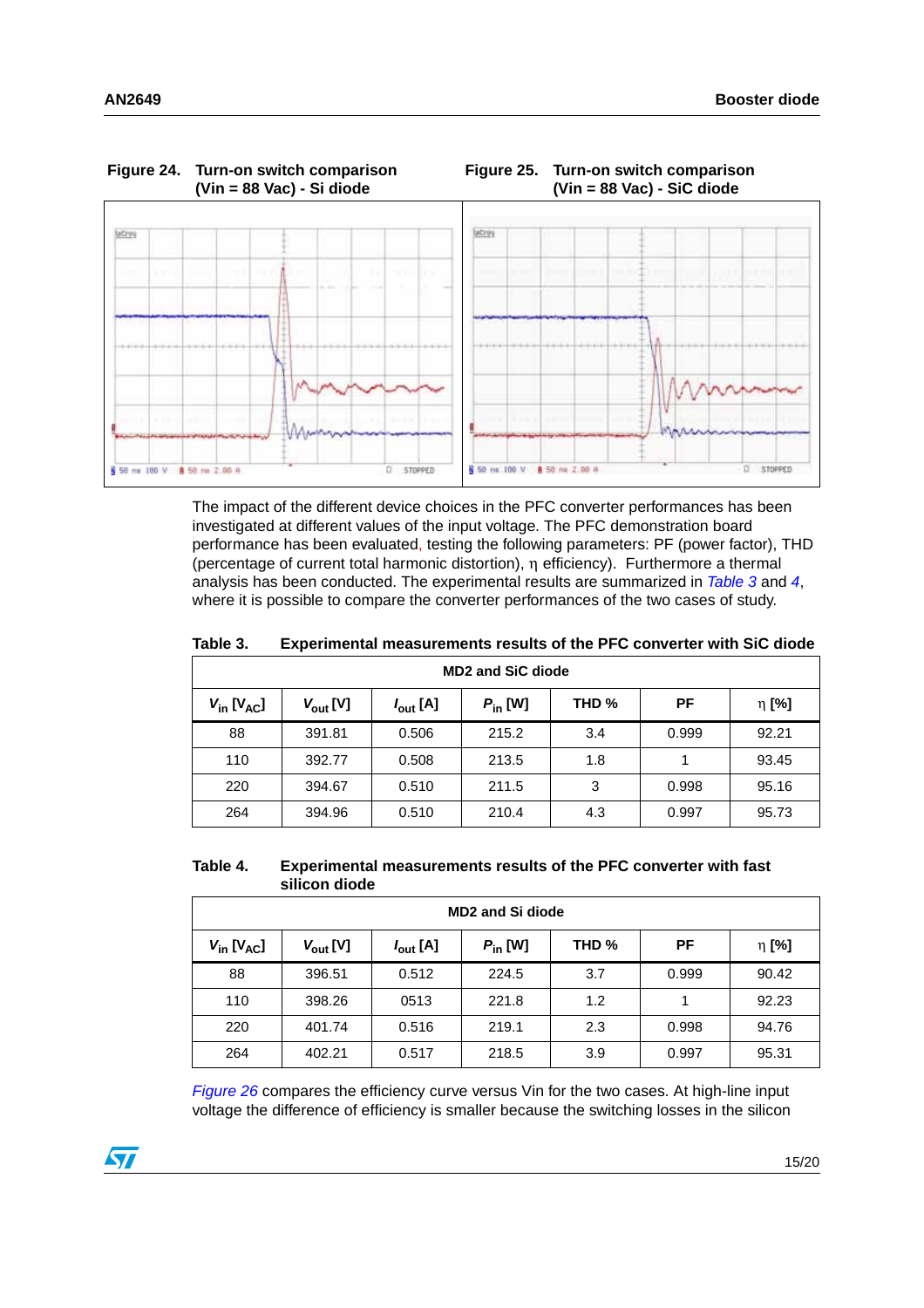diode decrease (the current in the boost diode decreases) while the switching losses in SiC diode are always negligible. Furthermore as the current diode decreases also, the losses due to the diode in the MOSFET decrease.



<span id="page-15-0"></span>**Figure 26. Efficiency curve comparison**

The difference in terms of efficiency is also evident if we consider the thermal behavior of power devices. In *[Figure 27](#page-15-1)* we can observe the thermal maps for the MOSFET and Sic diode compared with the same MOSFET and Silicon diode in the worst case in terms of losses (Vin = 88 Vac). We note that the MOSFET and diode are compared using the same heatsinks.

<span id="page-15-1"></span>**Figure 27. Thermal maps comparison - Si diode**

<span id="page-15-2"></span>



The difference in terms of temperature is 15 °C for the MOSFET and 20 °C for the diode. This is an important result for reliability as well as in terms of efficiency of the system.

These results allow using a smaller heatsink, saving cost and space.

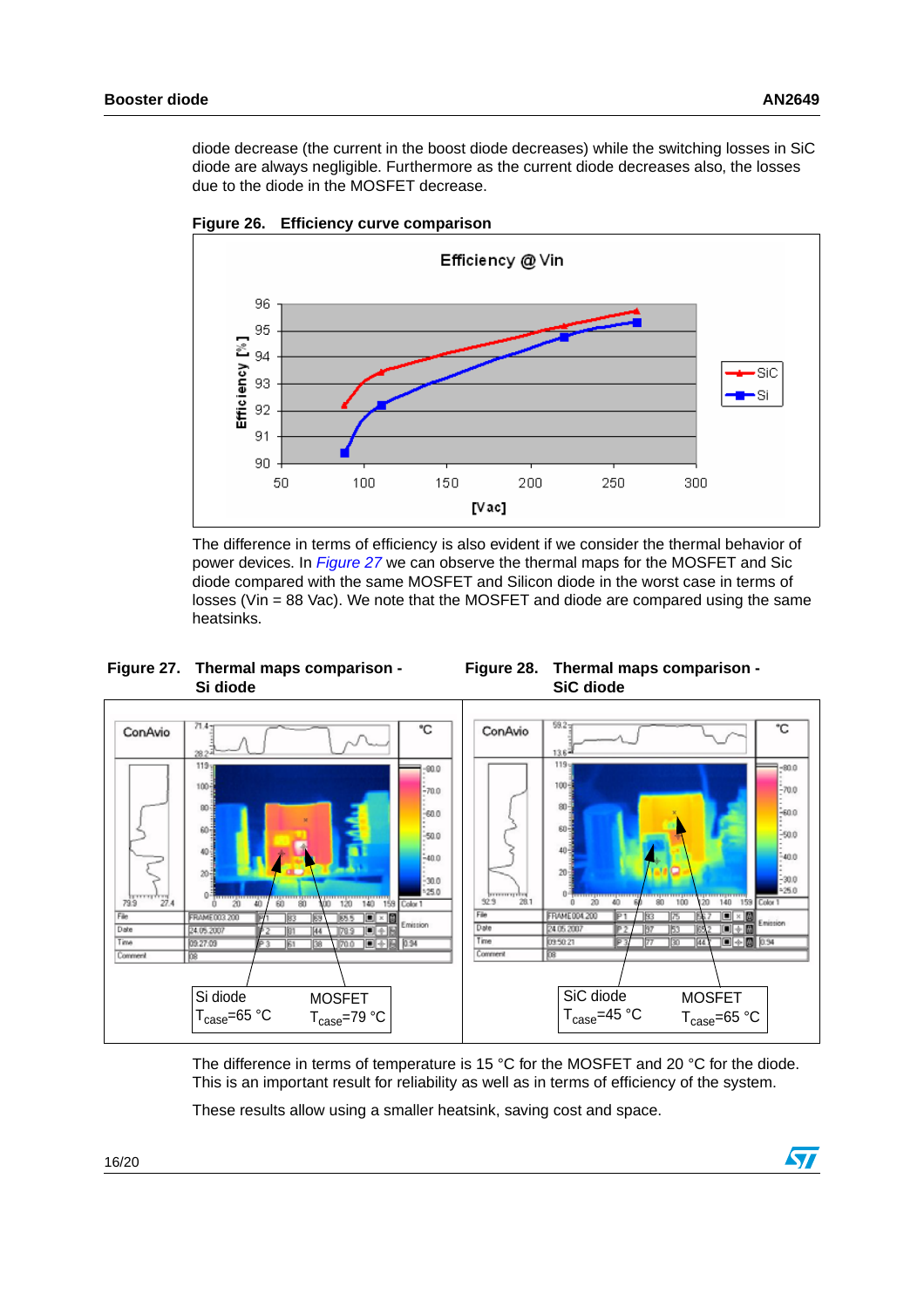## <span id="page-16-0"></span>**4 Conclusion**

In this application note an experimental investigation of the advantages and drawbacks related to the use of new devices of the last generation has been carried out in a continuous-current-mode PFC converter. In particular, the latest MOSFET MDmesh<sup>TM</sup> II and a SiC Schottky diode have been used. The experimental results show that the power converter using the new devices gets better switching performances and increased efficiency with respect to the case that uses the same MOSFET and an ultrafast silicon diode. The better performance in terms of efficiency and thermal behavior allow using smaller heatsinks, saving cost and space. The no-reverse recovery for the SiC diode allows using a lower gate resistance (high di/dt) optimizing the MOSFET power losses without introducing high level EMI. In this case we have a high value of di/dt (the recovery current of the SiC diode is smaller for every value of di/dt) , but the switching losses are reduced in the MOSFET ( turn-on is faster with  $Rg = 0 \Omega$ ) with respect to the case of the silicon diode where large values of  $I_{RM}$  (dependent on di/dt) and the EMI problem limits the choice of Rg.

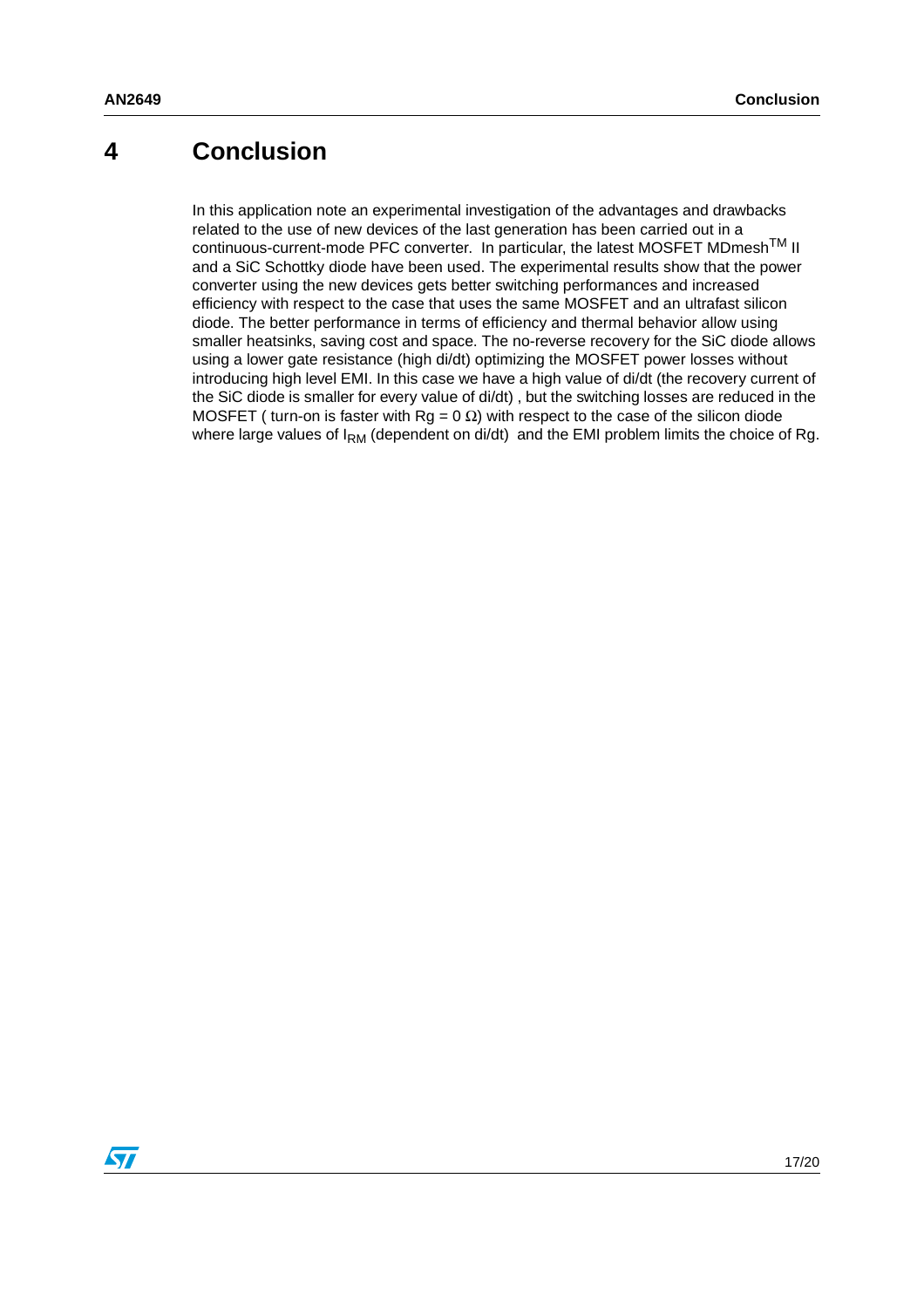## <span id="page-17-1"></span>**5 Bibliography**

- <span id="page-17-0"></span>1. SiC Diodes and MDmesh<sup>™</sup> 2<sup>nd</sup> generation devices improve efficiency in PFC Applications; CIPS 2006 conference proceedings , pag.195-199
- <span id="page-17-2"></span>2. Application note 628: designing a high power factor switching preregulator with the L4981 continuous mode.
- <span id="page-17-3"></span>3. Application note: Turboswitch<sup>TM</sup> in a PFC boost converter.

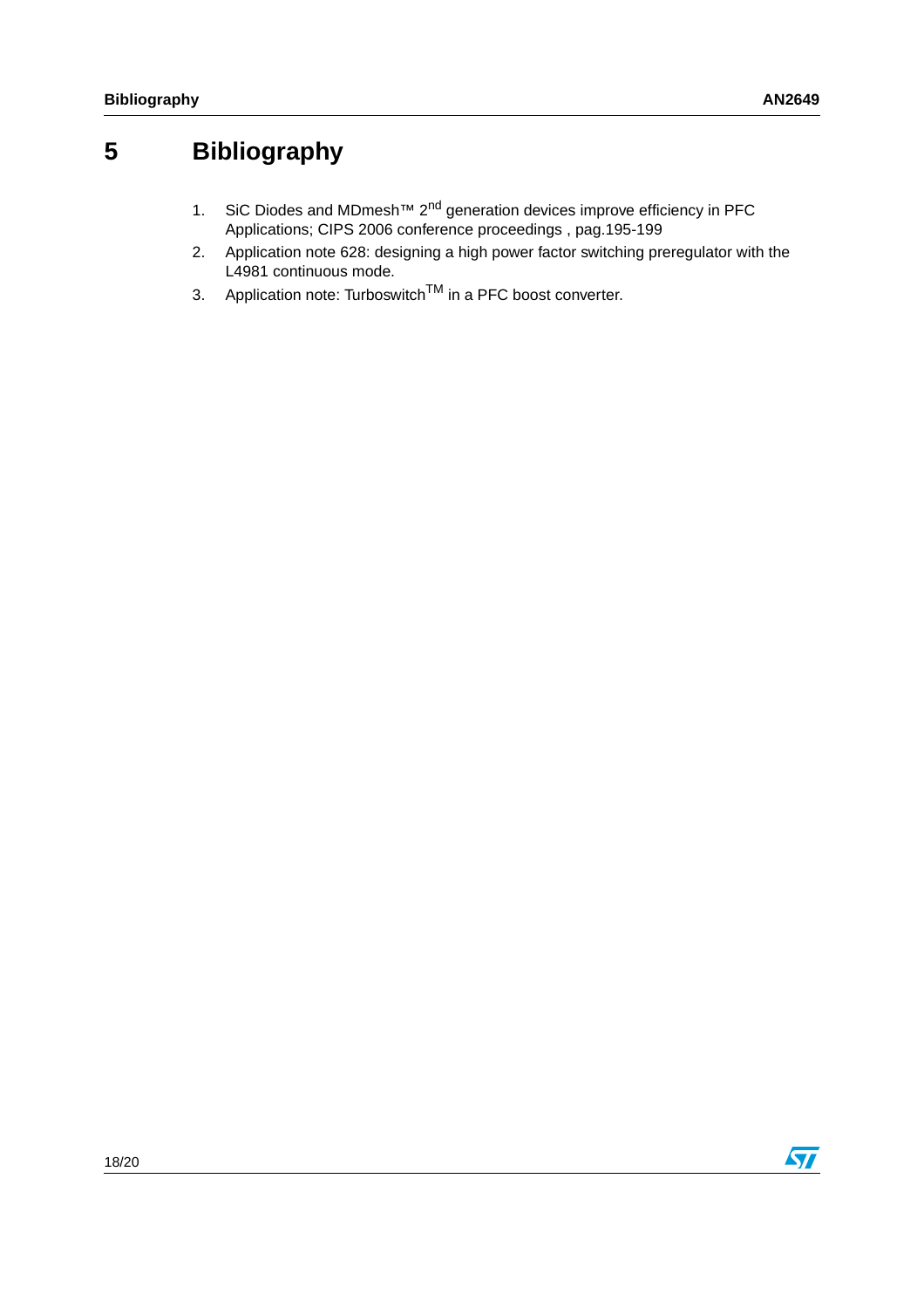# <span id="page-18-0"></span>**6 Revision history**

#### Table 5. **Document revision history**

| <b>Date</b> | <b>Revision</b> | <b>Changes</b>                                              |
|-------------|-----------------|-------------------------------------------------------------|
| 10-Mar-2008 |                 | Initial release                                             |
| 12-Sep-2008 | 2               | - STPS8600SIC replaced by STPSC806D<br>- Modified: Figure 2 |